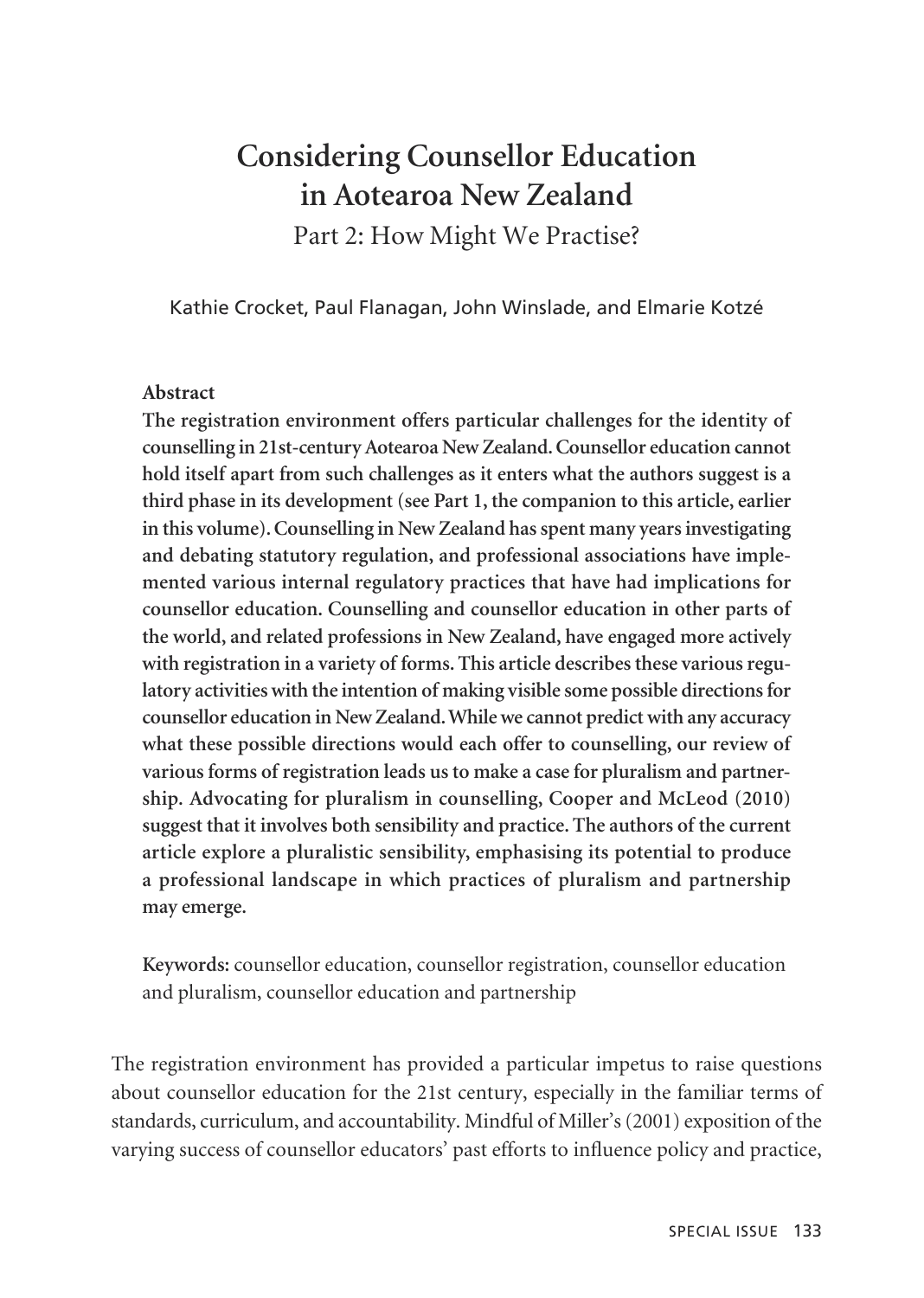we also note Dillon's (2011) comment following the registration of psychotherapy in 2007 under the Health Practitioners Competence Assurance Act 2003 (HPCA Act). Dillon noted that the New Zealand Association of Psychotherapy (NZAP) might not have secured the regulation and registration it wanted, despite having "wished for, discussed and actively sought" (p. 31) registration for more than 60 years. Whether or not HPCA Act registration becomes possible for counselling (see Part 1, the first of this pair of articles, earlier in this volume), there are serious challenges ahead for counsellor education. In offering this contribution to seeking inclusive ways to engage with such challenges, we hope that counsellor educators might consider together possibilities for proactively shaping counsellor education, acknowledging both the opportunities and the limitations of contemporary conditions. Our purpose for this article is to lay out further the contemporary landscape in order to inform and invite a wider discussion.

A first consideration, perhaps, is that this is a small country and there are small numbers of counsellor educators. Both cooperation and competition are likely to be experienced as professional, programmatic and, to some extent, personal, as questions are raised about future directions, and the matters of curriculum content and standards become relevant in a registration environment.

Building on the historical account offered by our earlier article in this volume, we now consider what might be learned from registration, both in counsellor education elsewhere and in other allied professions in New Zealand. We then put forward a case for a pluralistic perspective that builds on the work of Cooper and McLeod (2010) in counselling in the UK, and Tudor and others (2011b) in psychotherapy in New Zealand and elsewhere. We do not wish to enter the registration debate on "should we?" "shouldn't we?" terms, but rather to suggest that since counsellor education cannot sit outside the culture of registration, it is important to consider how we might position ourselves for the benefit of a range of stakeholders, including ourselves as counsellor educators.

Each stakeholder group offers counsellor education different responsibilities. For the individual student, professional education programmes offer entry points to a career, and also pathways for career advancement. For the counselling profession, they offer the transmission of knowledge from one generation to another, according to particular standards. Also, and perhaps more significantly, counsellor education programmes contribute to the generation of new knowledges—in response to changing sociopolitical conditions and new populations of students—that provide unfolding new pathways for the profession's growth and development. Further, for the com munity, counsellor education has a responsibility to produce graduates capable of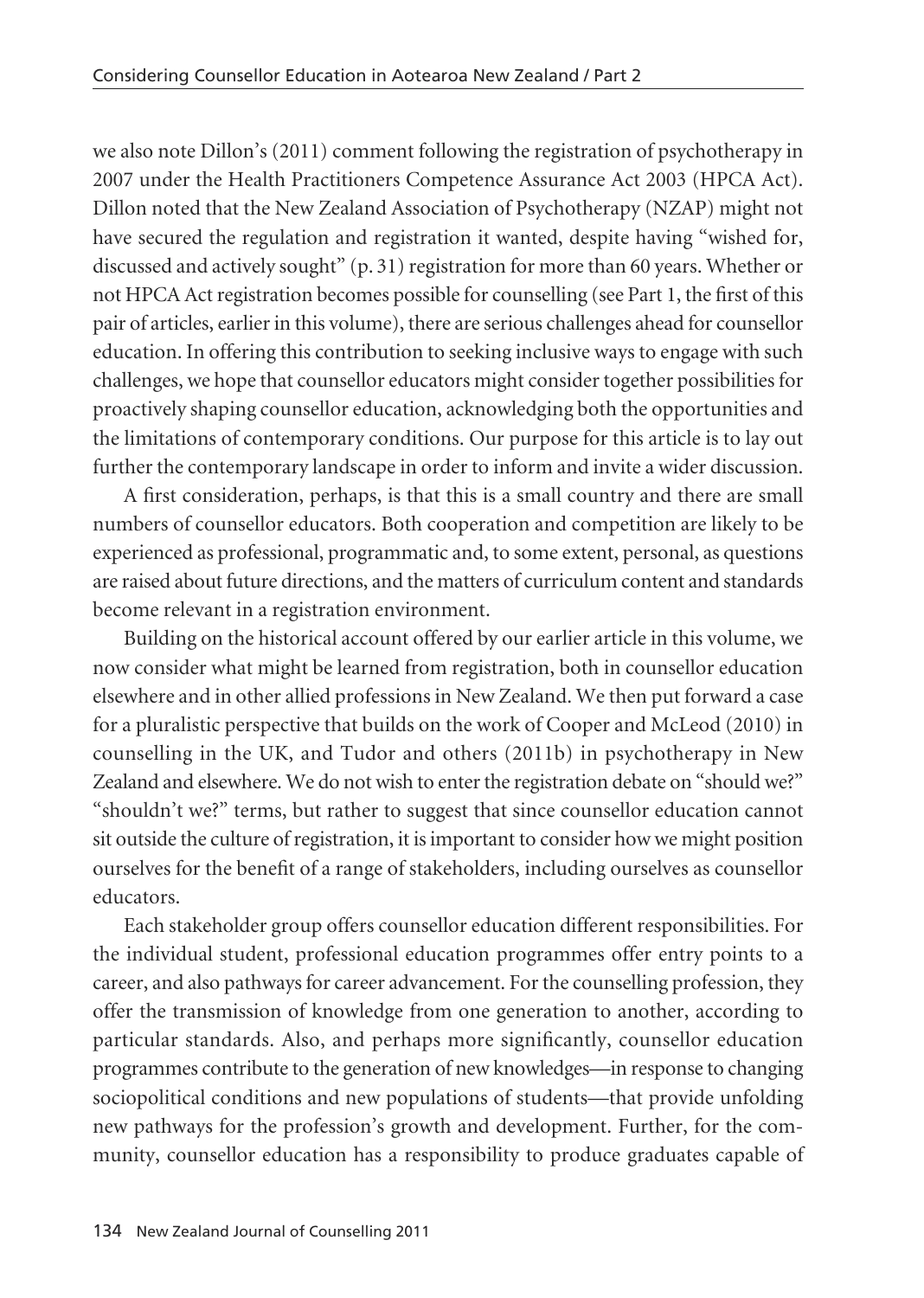responding to community needs and generating innovative forms of practice. Government funding agencies value cost-efficient education for cost-efficient social service provision. The rhizomatic manner of counsellor education's development to this point (see Part 1, this volume) might warn us of the uncertainties inherent in the political nature of the questions we now face. Describing a perspective on politics that Deleuze and Guattari offered, May (2005) wrote:

But there is no general prescription. *There are only analyses and experiments in a world that offers us no guarantees, because it is always other and more than we can imagine. We roll the dice; we do not know for sure what will fall back.* (p. 152)

By looking around at some international experiences of curriculum approval processes in counsellor education, and at the experiences of other professional groups in New Zealand, this article further situates significant questions that are before our profession, while acknowledging that we cannot know in advance how things will turn out.

## **Regulation in counsellor education in the United States**

A major push toward the licensing of counsellors and credentialing for school counsellors began in the US in the 1970s. Such professionalisation has led to the standardisation of counsellor education curricula under sets of content standards prescribed by the Council for the Accreditation of Counseling Related Education Programs (CACREP) (see http://www.cacrep.org). CACREP has designated areas of study that must be addressed in counsellor education, such as human development, testing and appraisal, counselling theory, multicultural counselling, career development, and research and evaluation. Its standards are set out in a 63-page document. There is general consensus that to practise as a counsellor one must have a master's degree from a programme that is accredited by a state authority. Following graduation, there is a system of licensing, which is governed by statute that varies from state to state. Standardised exams codify counselling knowledge, and lists of specified textbooks that prepare people for these exams are promoted by private examining bodies. These bodies, along with textbook publishers, exert considerable influence on what students learn about counselling, and in the experience of one author (US-based John Winslade) are strongly positioned to place limits on possibilities for innovation. Attending an Association for Counsellor Education and Supervision Conference in the US recently, another author (Kathie Crocket) experienced a focus on how to meet CACREP criteria as a dominant theme among presentations, and heard recurring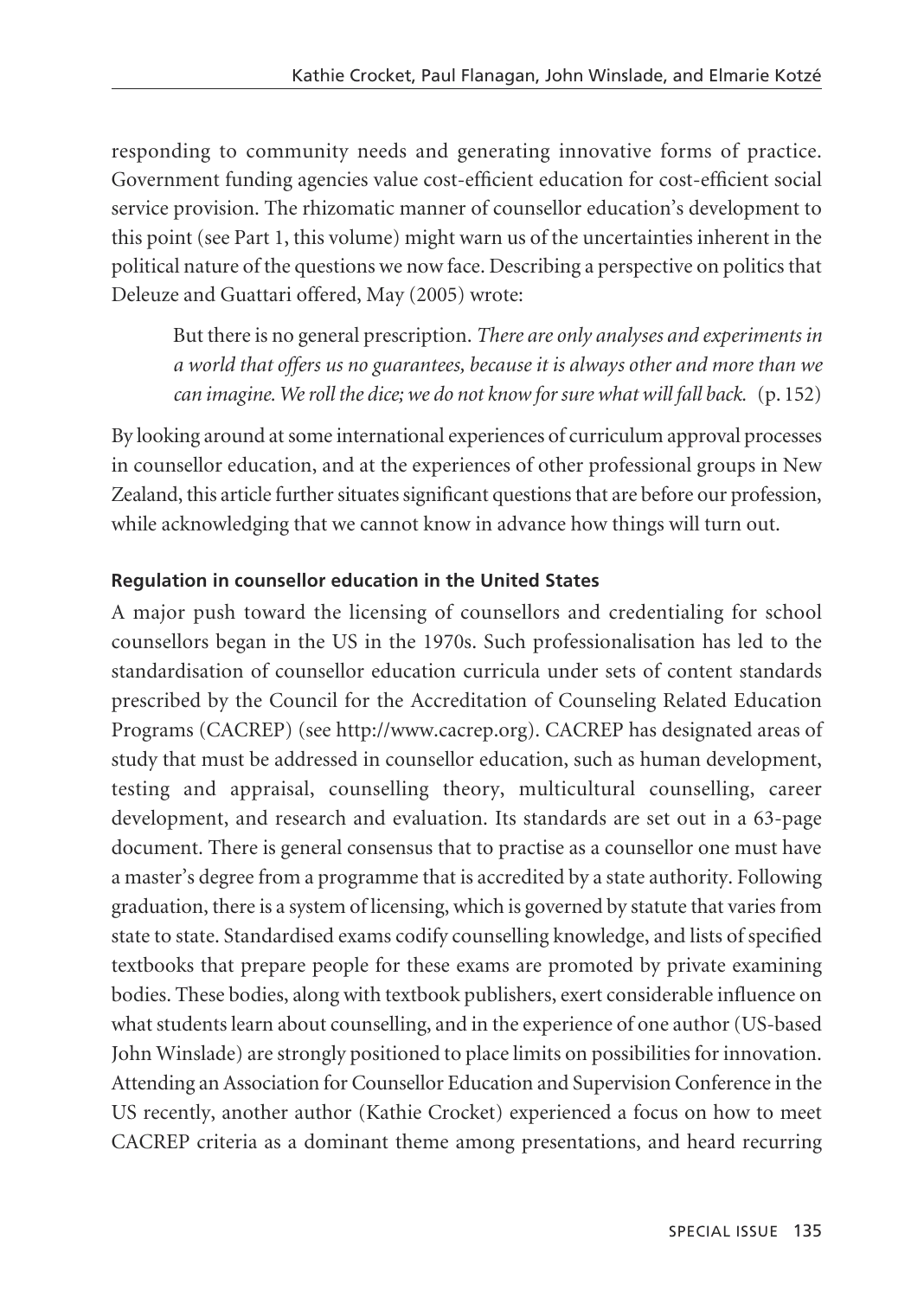comments about the huge resource of educators' time and attention CACREP accreditation consumes.

A further factor is the cost to institutions of programme accreditation. Accreditation fees include an application fee of US\$2500, a site visit fee of US\$2000 for each visitor (two to five), and annual maintenance fees of about US\$2000–3000, along with incidental fees (see http://www.cacrep.org).

### **Programme accreditation in the United Kingdom**

In 1988, the former British Association for Counselling established a standard for training courses that has been subject to ongoing revision. The British Association for Counselling and Psychotherapy (BACP) offers processes of programme accreditation, having developed a core curriculum through the collaboration of a consortium of counsellor educators from universities, colleges, and the private sector, together with the BACP wider membership (see BACP, 2009a; 2009b). Accreditation of counsellor education courses costs the host institution for the programme UK£2475. BACP programme accreditation assures students that their training will lead directly to satisfying the requirement for membership of BACP, and that the training requirement for BACP counsellor or psychotherapist registration has been met (BACP, 2009a, p. 4).

## **Training standards in Australia**

The Psychotherapy and Counselling Federation of Australia (PACFA), involving 37 member associations, offers a set of training standards (see http://www.pacfa.org.au/ aboutus/ cid/12/ parent/0/t/aboutus/l/layout), these minimum standards for individual membership being set by all member associations. A significant multi-party collaboration, similar to that used by BACP in developing a core curriculum, produced these standards:

*…an equally important focus has been to respect and encourage the diversity of psychotherapy and counselling associations.*

*This [training standards] document encourages maximum flexibility for the different schools of thought to pursue these standards in unique and different ways, and in no way wishes to reduce different traditions to a lowest common denominator.* 

PACFA also provides a course (programme) accreditation process (see http://www. pacfa. org.au/aboutus/cid/15/parent/0/t/aboutus/l/layout), derived from CACREP standards, with a fee of A\$2500.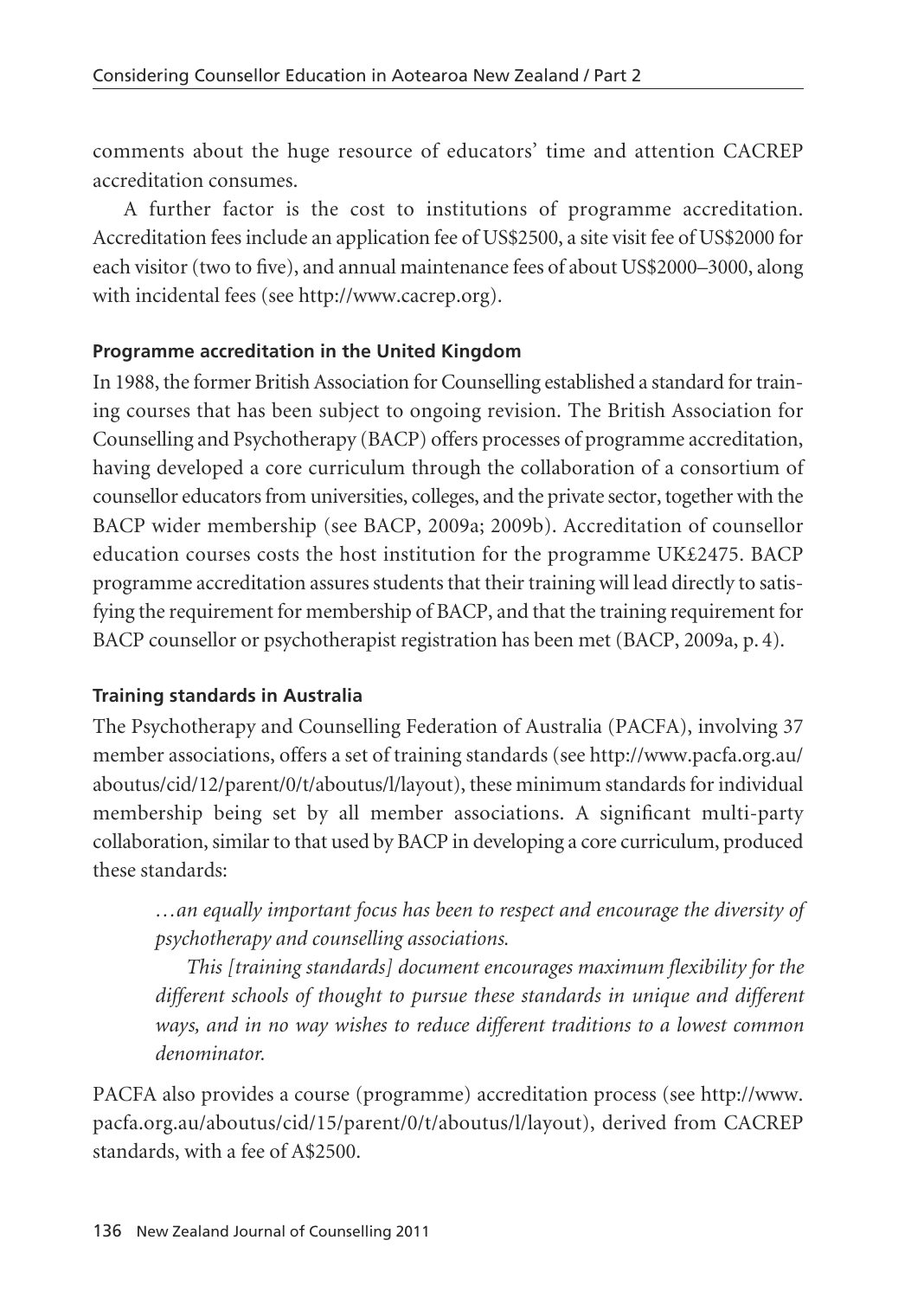Common among programme accreditation processes in the US, Australia, and the UK is that accreditation is carried out by either professional associations or organisations affiliated with the professional bodies. We turn now to the New Zealand experience and briefly consider statutory regulation as it relates to psychology, social work, and psychotherapy.

#### **Registration and related professions in Aotearoa New Zealand**

The Psychologists Board was appointed as an authority in respect of the practice of psychology under the HPCA Act 2003 (see http://psychologistsboard.org.nz/about-us), replacing an earlier statutory regulation process. In accordance with the Act, the board prescribes the qualifications required for the various scopes of practice within psychology and, through an Accreditation Committee, accredits and monitors universities and their qualifications. Six universities are accredited to teach clinical psychology and one to teach counselling psychology. Curriculum content prescriptions, emphasising evidence-based practice, contribute to a good deal of programme homogeneity in clinical psychology programmes. We are aware of the regret that some academic colleagues in psychology experience over the limitations on what they can teach.

Education for professional practice in psychology differs markedly from counselling in New Zealand, in that this occurs only at postgraduate level, following a prescribed undergraduate programme in psychology. The length, level, and curriculum consis tency of education in psychology assists that discipline's efforts to be positioned alongside medicine as a health science, while also leading to the status distinctions drawn between psychology and counselling. Crago (2011), for example, wrote of counselling as a "lower-tier professional specialisation" (p. 73).

Social work in New Zealand was a more recent entrant into the registration environment, with the Social Workers Registration Act 2003. Social work and counselling share options for professional education at both graduate and under graduate level and in universities and polytechnics. The Social Workers Registration Board (SWRB) Kähui Whakamana Tauwhiro has set a minimum standard for qualifications: an undergraduate degree or a two-year full-time equivalent master's degree. A programme recognition process intends that "social work graduates enter the workforce with the expected entry level competencies as a result of completing Board-recognised Social Work Qualifications delivered to national standards supported by educators" (SWRB, 2011, p. 10).

The process of SWRB recognition, which costs NZ\$15,000, involves both the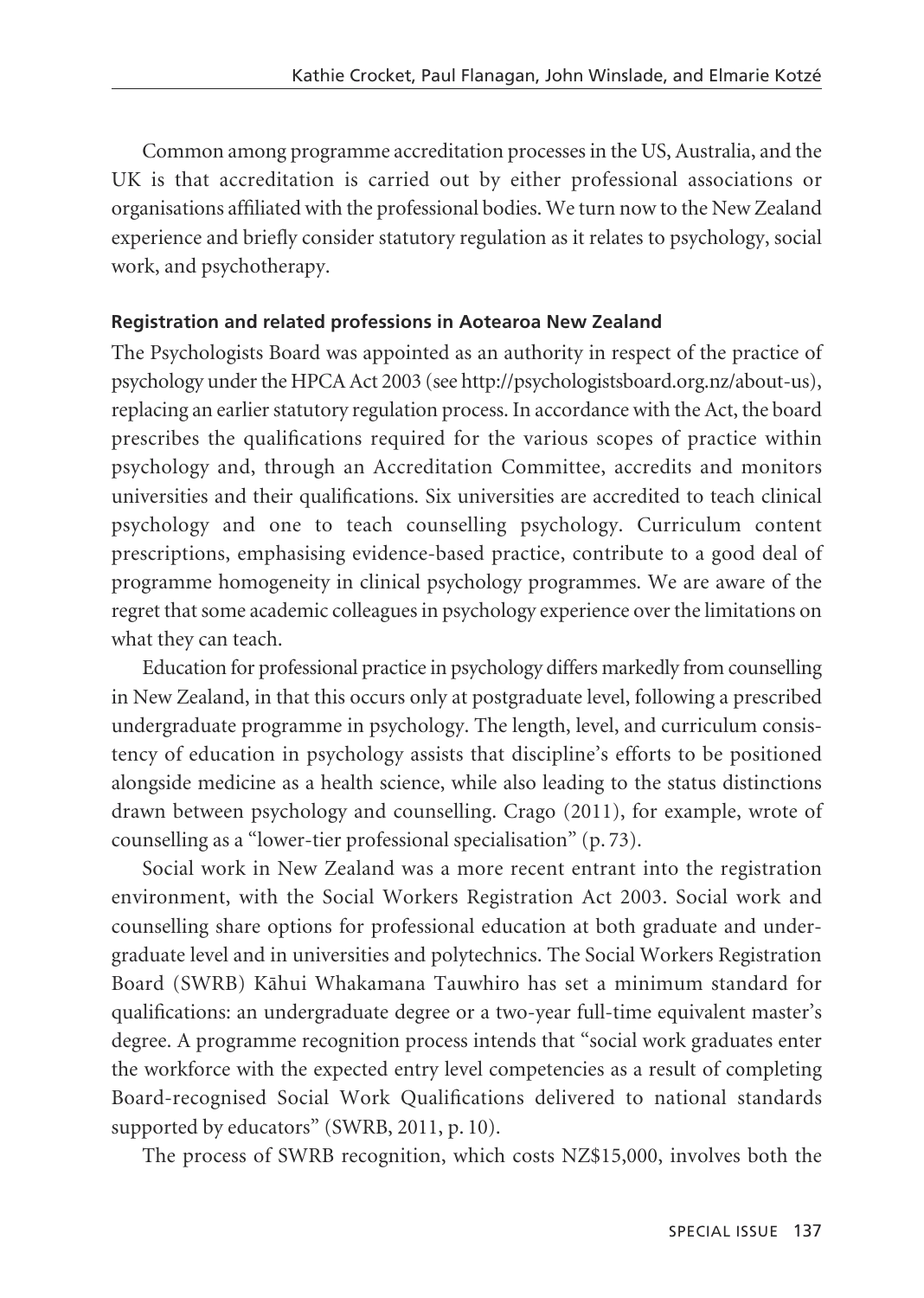review of programme documentation and site visits. The description of the purpose of site visits (see http://www.swrb.govt.nz/) suggests a somewhat unilateral process: tertiary education providers are advised on board policy, assisted to "maintain adherence" to standards, and receive feedback. This emphasis perhaps alerts counsellor educators to the importance of influencing policy and process.

The registration of psychotherapy under the HPCA Act in 2007 has been of particular significance to counselling: indeed, NZAC loaned the Psychotherapists Registration Board a sum of money for establishment costs. But, as indicated in our introduction, the matter is not settled among psychotherapists in New Zealand. For some, the matter of cost is a central concern. We do not have information about programme certification processes and fees. Since the size of the registration fee is in inverse proportion to the size of the professional group, the cost of individual registration (\$281.25) and an Annual Practising Certificate (\$956.25) for a psychotherapist is the third highest of the 17 health professions registered under the HPCA Act (Tudor, 2011c). Beyond cost, there are much more substantial matters of philosophy and practice at stake, however. Tudor's (2011b) edited collection offers thoughtful commentary on the situations in which psychotherapists now find themselves as a consequence of registration.

Although not central to the critiques of registration, our emphasis here is not on whether the NZAP's decision now looks wise or unwise, but on the calls to *pluralism* adopted by those who are questioning the wisdom of registration for psychotherapy under the HPCA Act (Tudor, 2011a). Indeed, in a recent article in *Psychotherapy and Politics International* (IRPP, 2011) describing strategies to change the status quo with respect to psychotherapist registration, "pluralism" and "partnership" are paired. Further, pluralism and partnership are suggested as strategies for resistance and action to remove the stranglehold on psychotherapy, as a profession in New Zealand, that registration has produced. We are interested in what this pairing of partnership and pluralism might offer to counsellor education in resisting the influences of neoliberalism in counselling. Cornforth (2011) invokes a number of commentators on the effects of neoliberalism in suggesting that attention might be paid to opportunities for resistance as part of an ethical response.

#### **Partnership: A core value**

As we consider possible forms of regulation of counselling and consequent standardsetting and monitoring for counsellor education, pluralism and partnership are two concepts for which we would want to put a line in the sand. While we would want to pair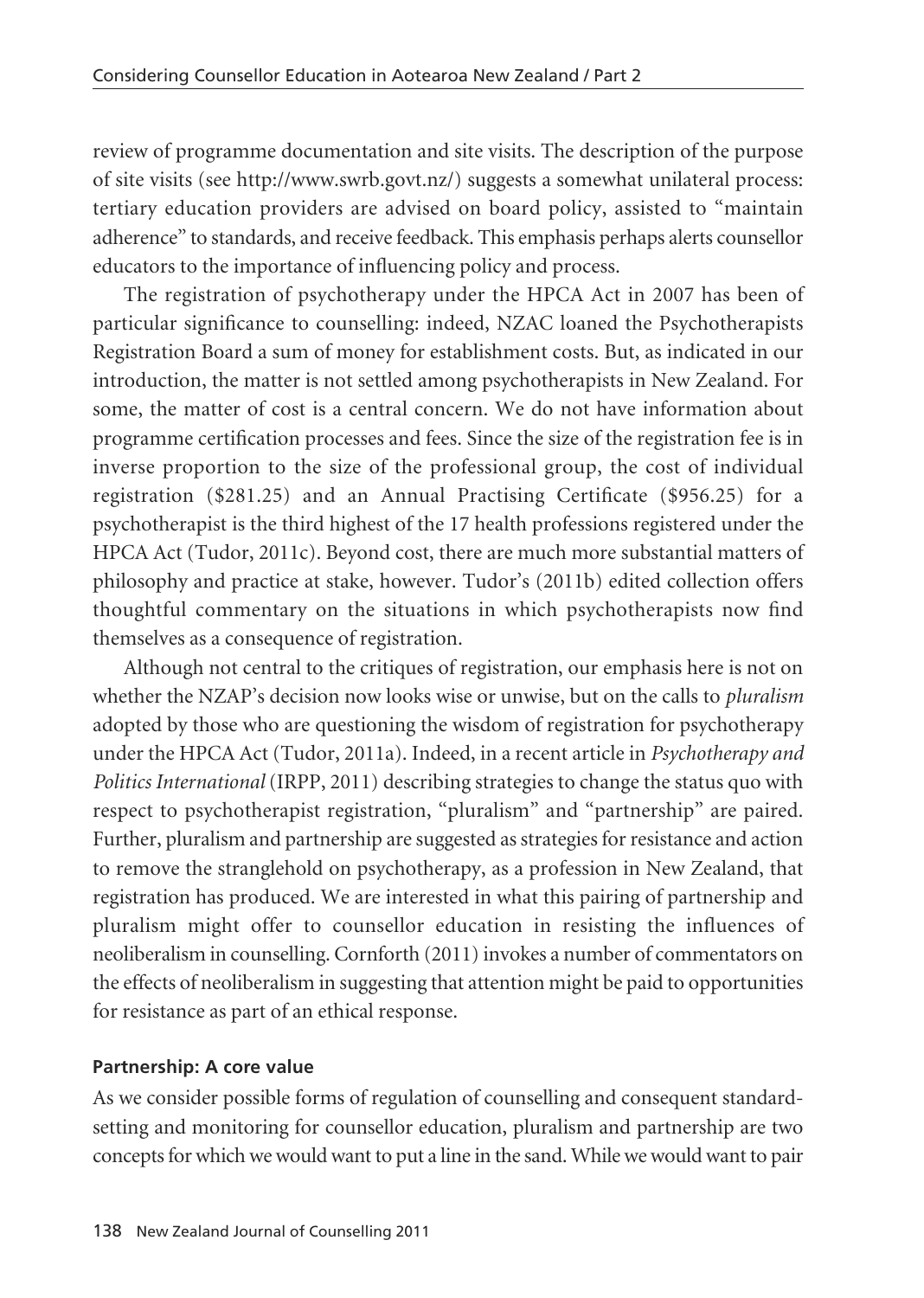them, too, let us start with partnership, a Core Value in NZAC's *Code of Ethics* (2002). First, partnership invokes the Treaty partnership (Winslade, 2002), an aspirational practice about which there is much yet to be learned for counsellor education.

Second, partnership evokes professional partnerships, between educators, between educators and the profession, and between educators and others. Partnership does not remove us from power relations, but rather offers strategies for reflexively taking relational responsibility and working for non-colonising practices.

Reading the literature, and imagining possible futures for counsellor education, we believe the concept of pluralism offers a roll of the dice that is worth taking. The language of professionalisation, regulation, and evidence-based practice tantalises with promises of certainty and singularity: *if one does this, then that will ensue*. But we argue that counsellor educators are called into much more boldness than this. Counsellor education brings together two practices, teaching and therapy, that go beyond certainty and singularity, and towards previously unthought possibilities and pluralism.

#### **A case for pluralism**

*Even pluralism itself—the doctrine that any substantial question admits of a variety of plausible but mutually conflicting responses—lies open to a plurality of versions and constructions.* (Rescher, 1993, p. 79)

Rescher further argues that, "At the most fundamental level, what links the human community together is not agreement but understanding" (p. 183). Following Rescher, a philosopher, Cooper and McLeod (2010) bring pluralism into counselling:

*a pluralist holds that there can be many "right" answers to scientific, moral or psychological questions which are not reducible down to any one, single truth. Central to this standpoint is also the belief that there is no one, privileged perspective from which the "truth" can be known.* (p. 7)

Cooper and McLeod (2010) distinguish between pluralistic "perspectives" and "sensibilities" and "pluralistic practice"  $(p, 7)$ . In this article, our focus is pluralism as a viewpoint and sensibility. Our hope is that dialogue among counselling professionals and counsellor educators can lead to the kinds of pluralism that enable the representation of a breadth of interests (see Cooper & McLeod, 2010). "Pluralism is an attitude to conflict which tries to reconcile differences without imposing a false resolution on them or losing sight of the unique value of each position" (Samuels, 1997,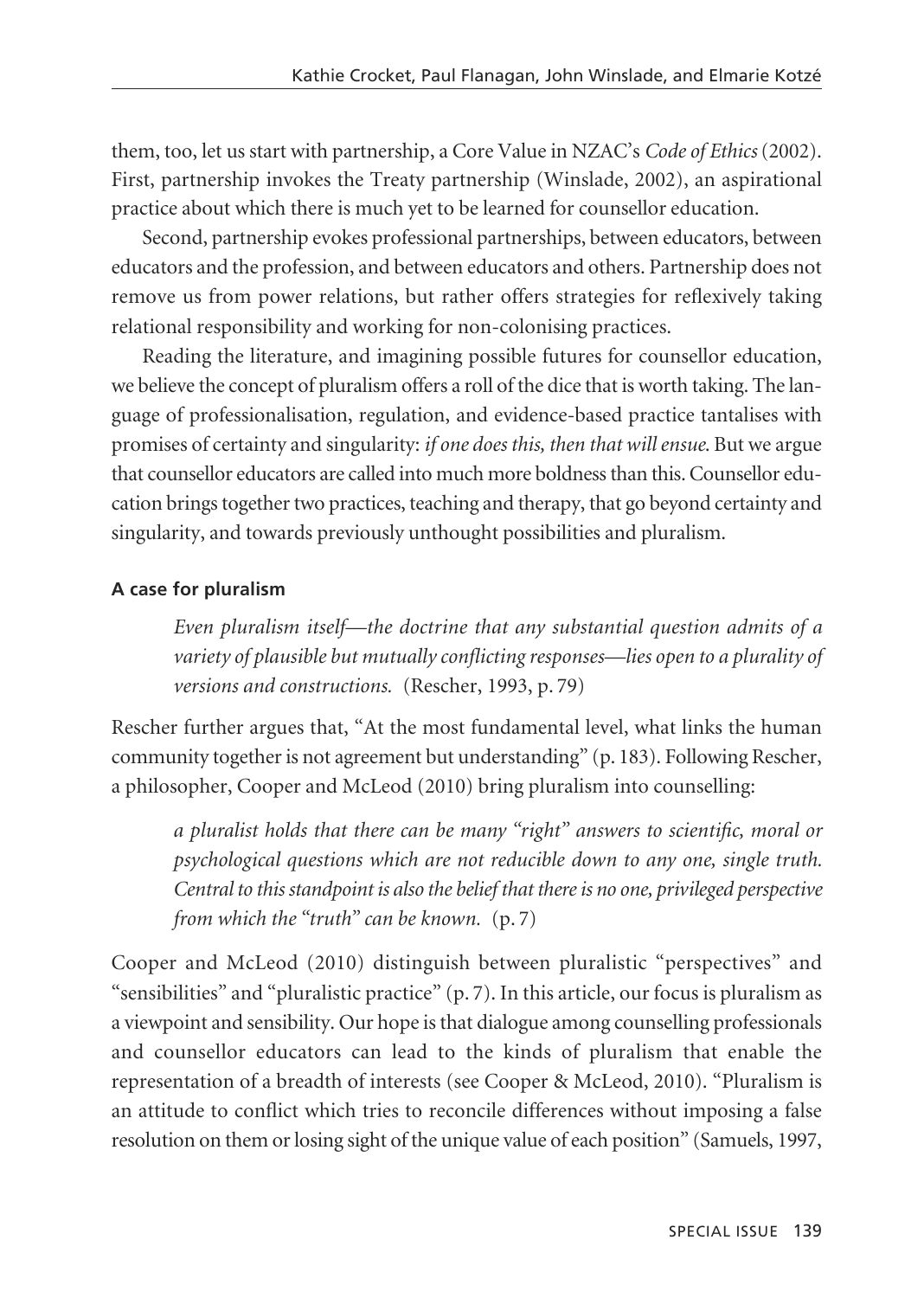p. 135). A pluralistic sensibility will not impose consensus, but work intentionally to avoid the domination of process or outcome by particular, or narrow, interests.

And here is the challenge that Samuels (1997) declared, that pluralism inevitably holds in tension the interests of both individuals and groups, "the One and the Many" (p. 135). In the context of psychotherapy, he suggested that pluralism is different from eclecticism or synthesis: "…the trademark of pluralism is competition and its way of life is bargaining" (Samuels, 1997, p. 135). The significance of the effects of a move towards pluralism should not be underestimated, we believe, for, as Samuels described it, pluralism would take counselling beyond the familiar terms of integration. Rather, we suggest, it would offer counselling a more dis-integrative orientation, that could perhaps be likened to moves from assimilation to biculturalism, moves that offer and require different forms of partnership. Such a direction offers an acknowledgement of the coexistence of both competition and coherence (see Crocket, Kotzé, Snowdon, & McKenna, 2009, for a discussion of dis-integrative feminist practice), and takes counselling into the ethics of discomfort (Foucault, 1994), where relationship is maintained in the experience of anxiety or pain. In such a situation, Weingarten (2010) suggested, reasonable hope offers the potential that while the future may be uncertain and open, it is nonetheless "influenceable" (p. 8).

As we think of influencing the future of counsellor education, we are drawn to the hopes expressed by a group writing a New Zealand voice into pluralism in psychotherapy:

*We embrace a third alternative, a civil society founded on an ethics and economics of stewardship, kaitiakitanga, with regulation through association, through pluralism, diversity and relationship, and most particularly through a bi-cultural partnership guided by Te Tiriti o Waitangi.* (IRPP, 2011, p. 250)

Our hope is that this kind of aspirational position can support the community of counsellor educators to imagine the creative potential of rhizomatic processes, at the same time as we acknowledge the limitations and uncertainties involved in the roll of the dice, along with incomplete efforts, thus far, to be guided by Te Tiriti.

Perhaps Cooper and McLeod's (2010) description of counsellor education on pluralistic terms offers some starting points for discussion:

*…four key principles…are likely to be associated with any kind of pluralistic training. First, students need to be offered a critical* overview *of the therapy field, drawing on historical, cultural and philosophical perspectives. Second, it needs to be explained to students that what they are being trained for is a process of* life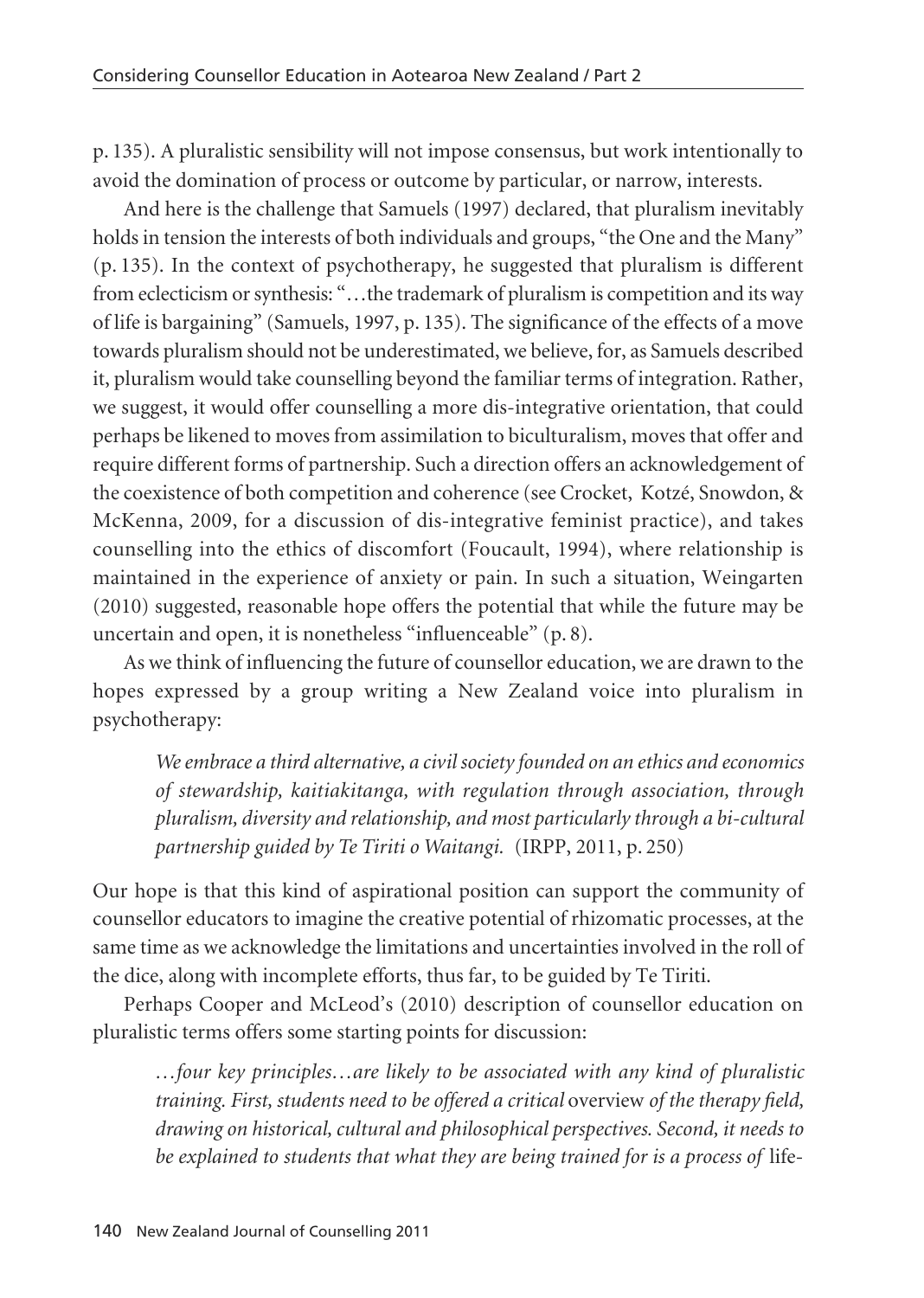long learning *that supports a position of curiosity and inclusiveness. Third, pluralistic training places an emphasis on the identification and appreciation of personal and cultural* strengths and resources *in both therapists and clients. Finally, pluralistic working relies on a practical appreciation of the nature of col*laboration*, which is understood as a principled, ethical commitment to the valuing of human connectedness and community.* (pp. 145–146)

As counsellor educators ourselves, and as authors, we are not looking for particular answers or prescriptions or even guidelines at this point, but rather asking that counsellor educators might engage with a pluralistic sensibility, with the questions that are before us all. We suggest that the Core Values and Ethical Principles of counselling as expressed in the NZAC *Code of Ethics* (2002) might guide us in how to do this. In offering pluralism as a sensibility to guide the practice of these core values and ethical principles within counsellor education in Aotearoa New Zealand, we acknowledge and celebrate the richness of diversity, difference, and plurality afforded within this small professional community of counsellor educators.

## **Looking forward**

Our purpose in this article is to raise questions about how counsellor educators together, and in our unique programmes, might prepare to participate in shaping a counsellor education-informed direction and policy within the counselling profession. Among the directions we find hopeful is the consortium approach of BACP developments in offering programme accreditation: consortiums would appear to offer more democracy than representation often does. We note, however, that this process comes at considerable financial cost. We are also drawn to the ethos of both partnership and pluralism that has been articulated in wider psychotherapy circles in New Zealand in response and resistance to psychotherapy having become a registered health profession. If counsellor education at this time were also to pair partnership and pluralism in responding to contemporary challenges, what possibilities might emerge?

> *Toiatewakamatauranga Ma wai e to? Maku e to, mau e to Ma tewhakarangaake e to*

Haul forth the canoe of education Who should haul it? I should, you should All within calling distance should haul the canoe *(as cited in Macfarlane, 2007, p. 161)*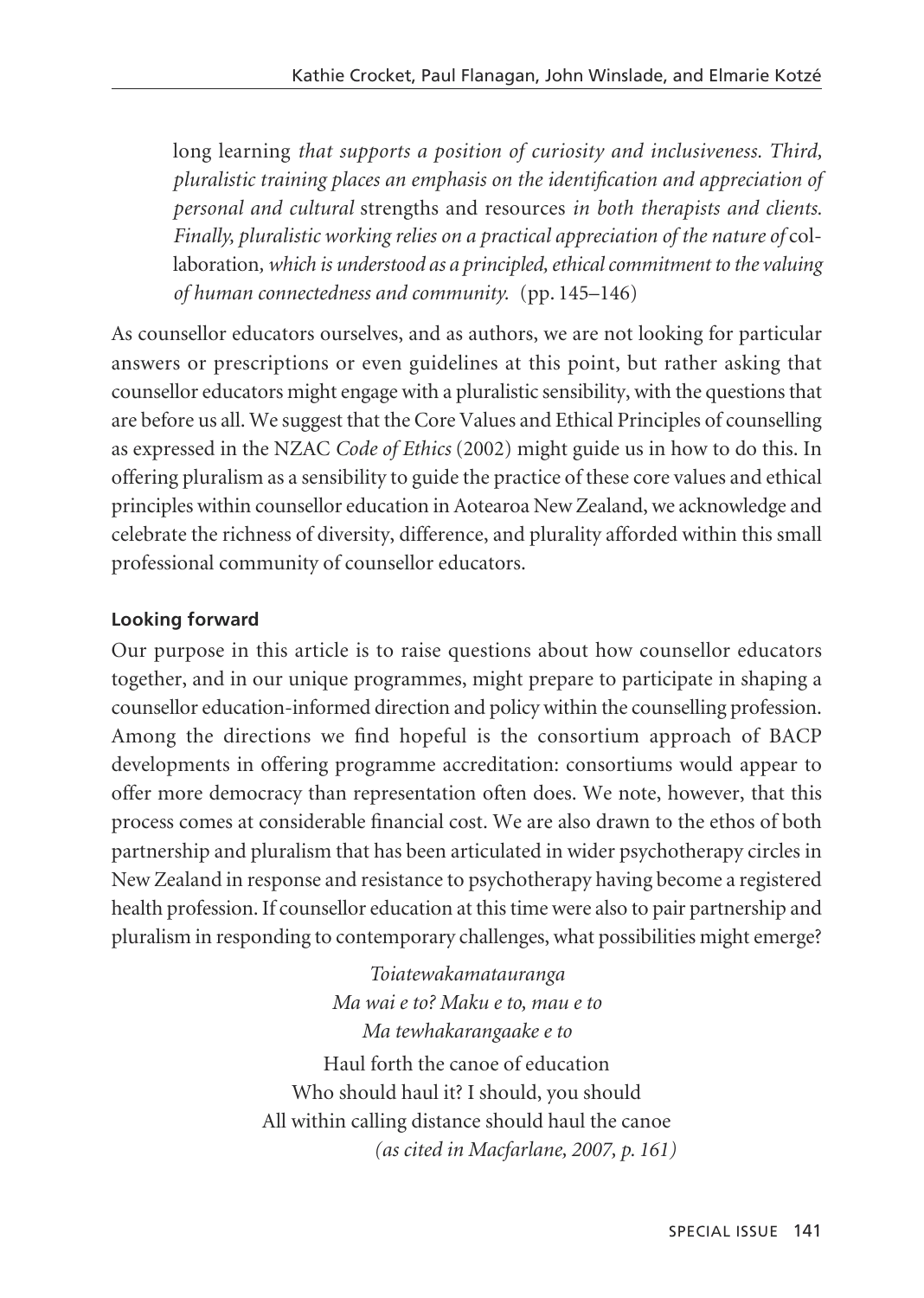### References

- British Association for Counselling and Psychotherapy. (2009a). *Accreditation of training courses including the core curriculum*. Retrieved from http://www.bacp.co.uk/accreditation/ ACCREDITATION%20%28FOR%20TRAINING%20COURSES%29/index.php
- British Association for Counselling and Psychotherapy. (2009b). *Re-accreditation transitional period 2009-2014.* Retrieved from http://www.bacp.co.uk/accreditation/ACCREDI-TATION%20%28FOR%20TRAINING%20COURSES%29/index.php
- Cooper, M., & McLeod, J. (2010). *Pluralistic counselling and psychotherapy*. London, England: Sage.
- Cornforth, S. (2011). Registering counselling's commitment to partnership, doing no harm, and eco-social justice. In K. Tudor (Ed.), *The turning tide: Pluralism and partnership in psychotherapy in Aotearoa New Zealand* (pp. 177–187). Auckland, New Zealand: LC Publications.
- Crago, H. (2011). Ticking all the right boxes: An authoritative guide to counsellor education. *Psychotherapy in Australia*, *17*(3), 72–78.
- Crocket, K., Kotzé, E., Snowdon, J., & McKenna, R. (2009). Feminism and therapy: Mo(ve)ments in practice. *Women's Studies Journal*, *23*(2), 32–45.
- Dillon, G. (2011). The road to registration: The New Zealand Association of Psychotherapists and its long search for identity and recognition through legislation. In K. Tudor (Ed.), *The turning tide: Pluralism and partnership in psychotherapy in Aotearoa New Zealand* (pp. 31– 38). Auckland, New Zealand: LC Publications.
- Foucault, M. (1994). *Power*. (R. Hurley, Trans.). London, England: Allen Lane, Penguin.
- Independently Registered Psychotherapy Practitioners (IRPP). (2011). Professional pluralism and partnership: Strategies for resistance and action. *Psychotherapy and Politics International, 9*(3), 248–252. doi: 10.1002/ppi.255
- Macfarlane, A. H. (2007). *Discipline, democracy and diversity: Working with students with behaviour difficulties*. Wellington, New Zealand: NZCER Press.
- May, T. (2005). *Gilles Deleuze: An introduction*. Cambridge, England: Cambridge University Press.
- Miller, J. H. (2001). *Professional faces: Professionalisation as strategy in New Zealand counselling, 1974–1998* (Unpublished doctoral dissertation). University of Canterbury, Christchurch, New Zealand.
- New Zealand Association of Counsellors. (2002). *Code of ethics.* Hamilton, New Zealand: Author.
- Rescher, N. (1993). *Pluralism: Against the demand for consensus*. Oxford, England: Clarendon Press.
- Samuels, A. (1997). Pluralism and the future of psychotherapy. In S. Palmer & V. Varma (Eds.), *The future of counselling and psychotherapy* (pp. 132–152). London, England: Sage.
- Social Workers Registration Board. (2011). *Statement of intent 2011–2014*. Retrieved from www.swrb.govt.nz